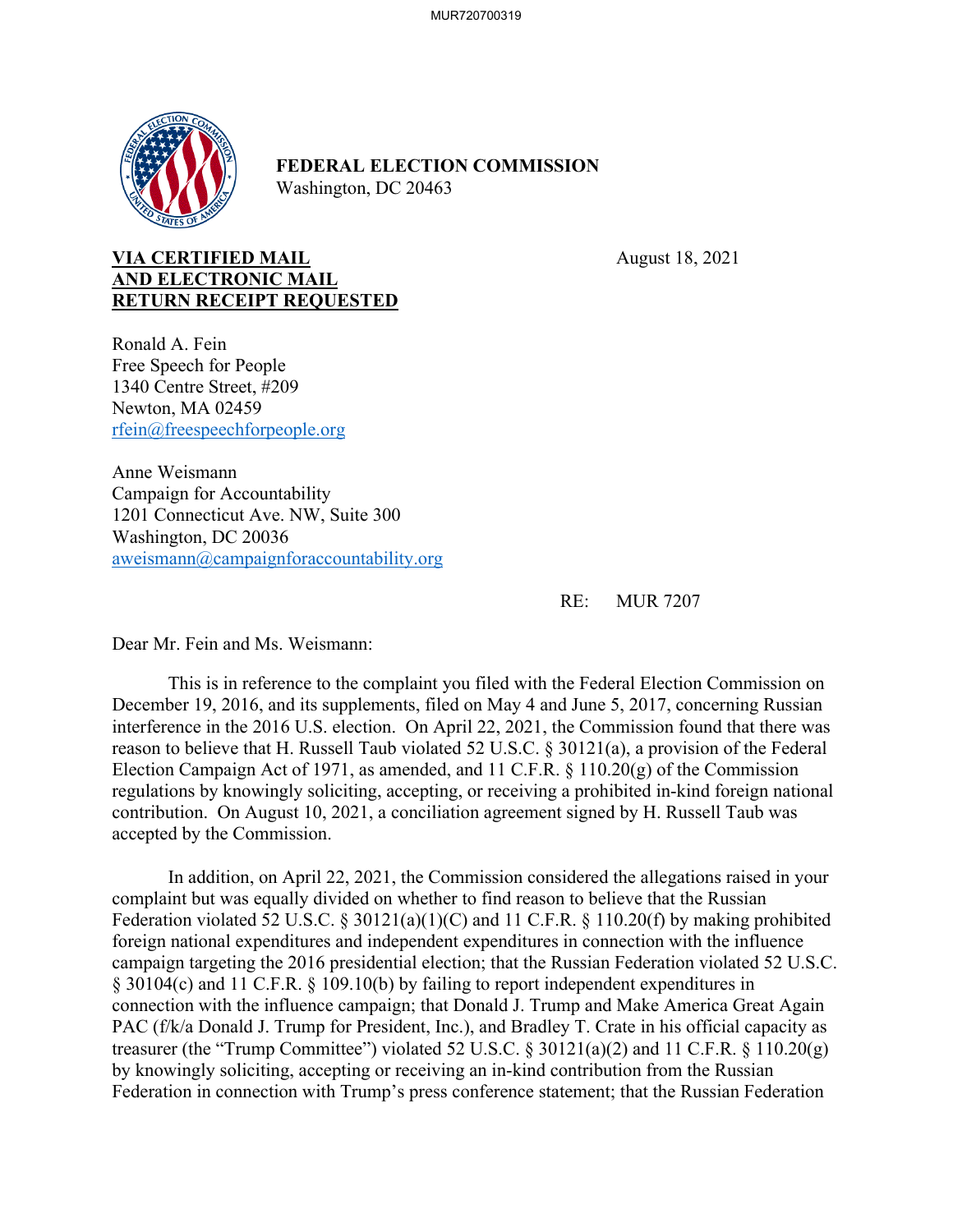Ronald A. Fein Anne Weismann MUR 7207 Page 2

violated 52 U.S.C. § 30121(a)(1)(A) and 11 C.F.R. § 110.20(b) by making a prohibited in-kind contribution to the Trump Committee by expending resources to hack Hillary Clinton-related servers in response to Trump's press conference statement; and that the Trump Committee violated 52 U.S.C. § 30121(a)(2) and 11 C.F.R. § 110.20(g) by knowingly soliciting a prohibited in-kind contribution from WikiLeaks. In addition, the Commission voted to dismiss the Russian Federation as a matter of prosecutorial discretion. Accordingly, on August 10, 2021, the Commission closed its file in this matter.

Documents related to the case will be placed on the public record within 30 days. *See*  Disclosure of Certain Documents in Enforcement and Other Matters*,* 81 Fed. Reg. 50,702 (Aug. 2, 2016). A copy of the conciliation agreement with H. Russell Taub is enclosed for your information. In addition, a Statement of Reasons providing a basis for the Commission's decision regarding the other respondents will follow.

 The Federal Election Campaign Act of 1971, as amended, allows a complainant to seek judicial review of the Commission's dismissal of this action. *See* 52 U.S.C. § 30109(a)(8). If you have any questions, please contact Nicholas Bamman, the attorney assigned to this matter, at (202) 694-1650 or nbamman@fec.gov.

Sincerely,

*(laudio faxi* 

 Claudio Pavia Acting Assistant General Counsel

Enclosure: Conciliation Agreement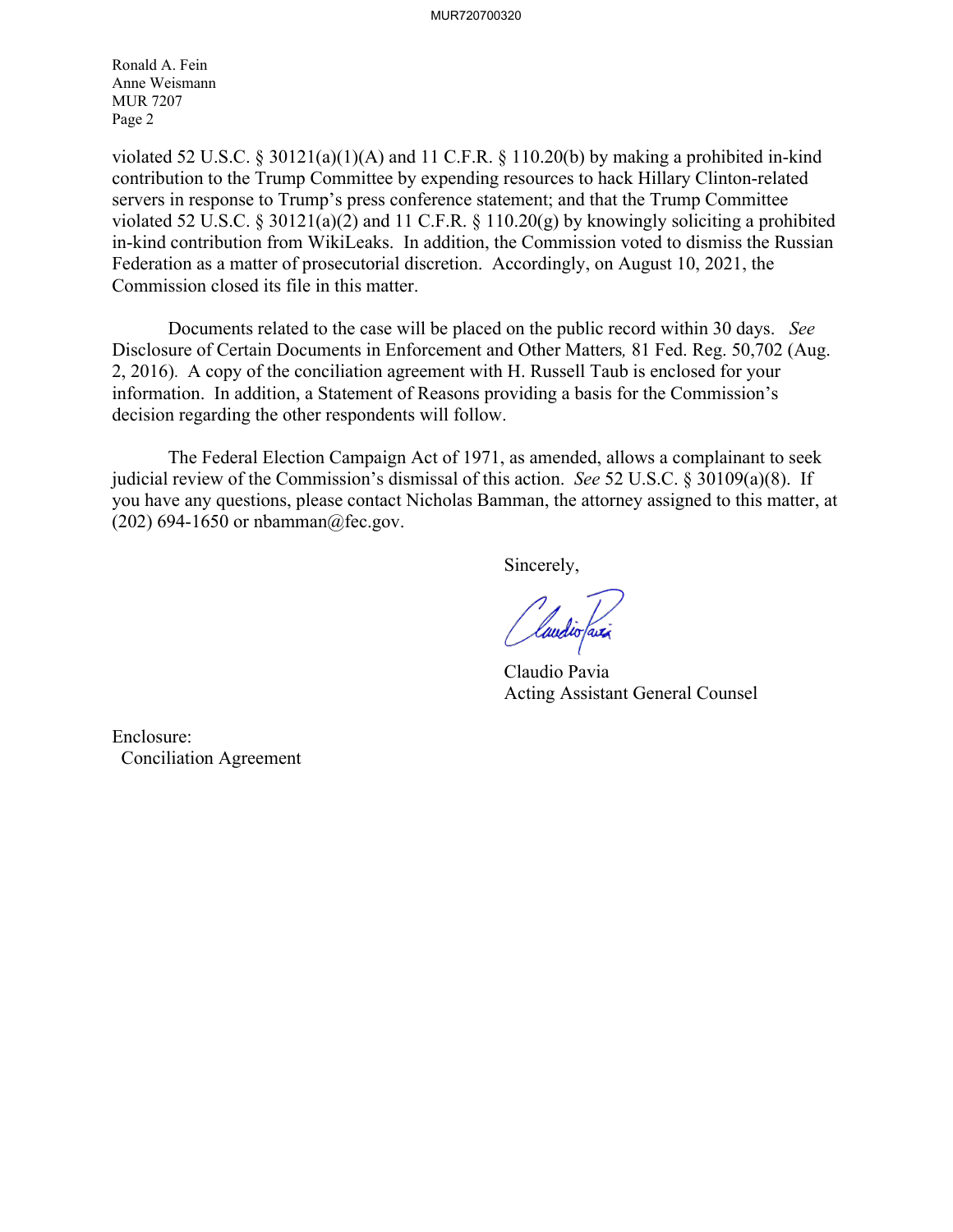## **BEFORE THE FEDERAL ELECTION COMMISSION**

In the Matter of

H. Russell Taub )

 $)$ 

) MUR 7207

## **CONCILIATION AGREEMENT**

The Federal Election Commission (the "Commission") found reason to believe that H. Russell Taub ("Respondent") violated 52 U.S.C. § 30121(a) of the Federal Election Campaign Act of 1971, as amended (the "Act"), and 11 C.F.R. § 110.20(g) of the Commission's regulations, by knowingly soliciting, accepting, or receiving a prohibited in-kind foreign national contribution in the form of opposition research related to the candidate's opponent.

NOW, THEREFORE, the Commission and Respondent, having participated in informal methods of conciliation, prior to a finding of probable cause to believe, do hereby agree as follows:

I. The Commission has jurisdiction over Respondent and the subject matter of this proceeding, and this Agreement has the effect of an agreement entered pursuant to 52 U.S.C.  $§ 30109(a)(4)(A)(i).$ 

II. Respondent has had a reasonable opportunity to demonstrate that no action should be taken in this matter.

III. Respondent enters voluntarily into this Agreement with the Commission.

IV. The pertinent facts and law in this matter are as follows:

1. On May 17, 2017, the Deputy Attorney General appointed Robert S. Mueller III as Special Counsel to investigate the Russian Federation's "efforts to interfere in the 2016 presidential election" and "links and/or coordination between the Russian government and individuals associated with the campaign of President Donald Trump." *See* Office of Deputy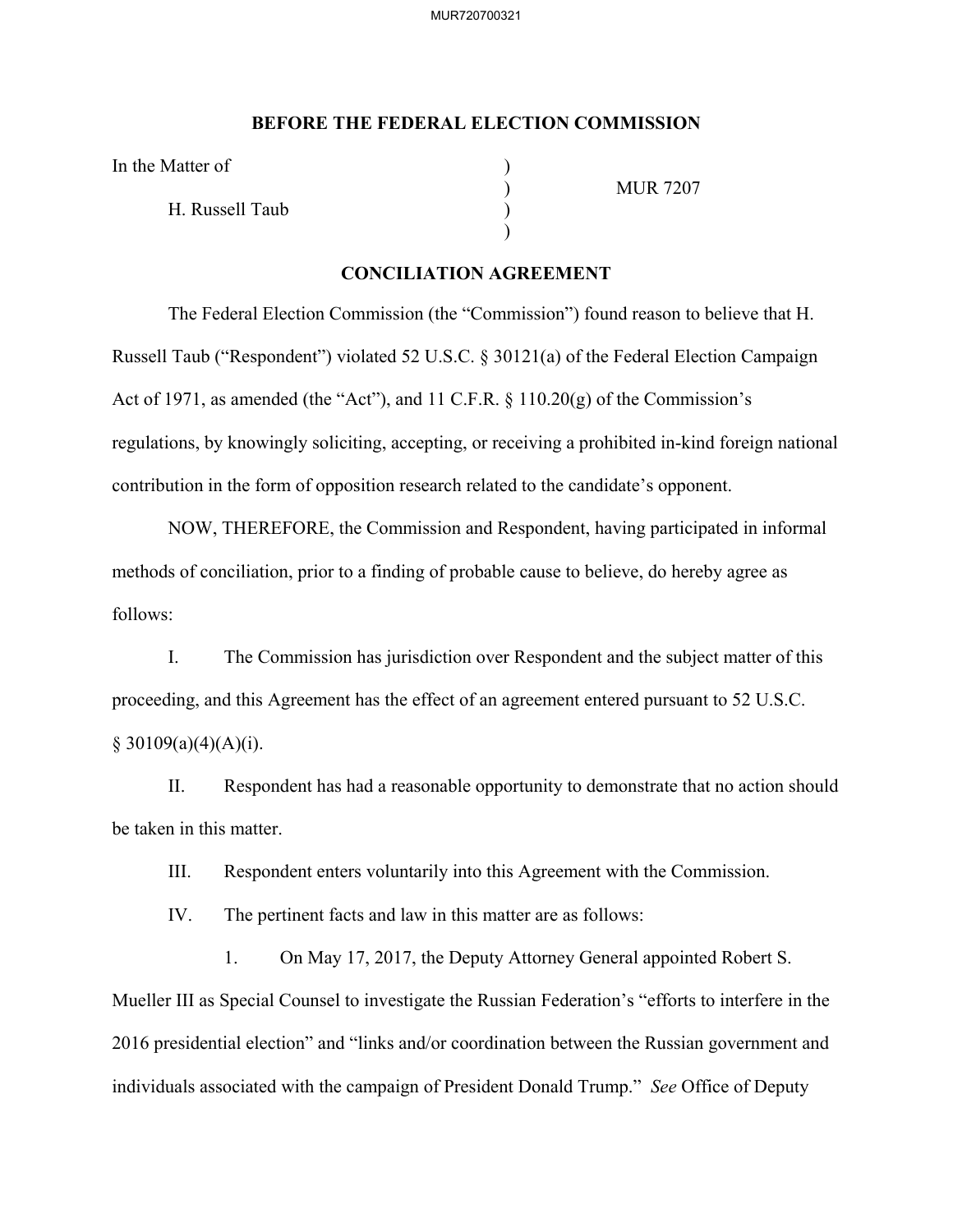Att'y Gen., Order No. 3915-2017: *Appointment of Special Counsel to Investigate Russian Interference with the 2016 Presidential Election and Related Matters* (May 17, 2017). The Special Counsel determined, *inter alia*, that the Russian Federation's Main Intelligence Directorate of the General Staff (GRU) hacked the computers and email accounts of various organizations related to the 2016 U.S. election, including the DNC and DCCC, and disseminated stolen materials through fictitious online personas, including Guccifer 2.0. SPECIAL COUNSEL ROBERT S. MUELLER, III, U.S. DEP'T OF JUSTICE, REPORT ON THE INVESTIGATION INTO RUSSIAN INTERFERENCE IN THE 2016 PRESIDENTIAL ELECTION at 36 (Mar. 22, 2019) (redactions partially removed on June 19 and November 2, 2020) ("Special Counsel's Report") (citations reference Volume 1).

2. On August 15, 2016, Taub sent a Twitter direct message to Guccifer 2.0, asking: "Can you get a list of Republican donors for me. I am running for office myself." Taub said, "I could use your help to defeat cicilline." He further explained that a donor list would help to "raise some money to put against [Cicilline] . . . if I had the resources I can win." Guccifer 2.0 replied, "it seems i have a dossier on cicilline . . . I can send u a dossier via email." Taub then provided the email address, info@russforcongress2016.com for receipt of the dossier.

3. On August 17, 2016, "Guccifer2 <guccifer2@protonmail.com>" sent an email to info@russforcongress2016.com with 10 attachments, all related to Cicilline, apparently stolen from the GRU's various election-related hacking targets. Among the attached documents were three professionally-produced opposition research reports, polling data, news articles, and one of Cicilline's U.S. House of Representatives Financial Disclosure Statements.

4. The Act and Commission regulations prohibit any "foreign national" from directly or indirectly making a contribution or donation of money or other thing of value in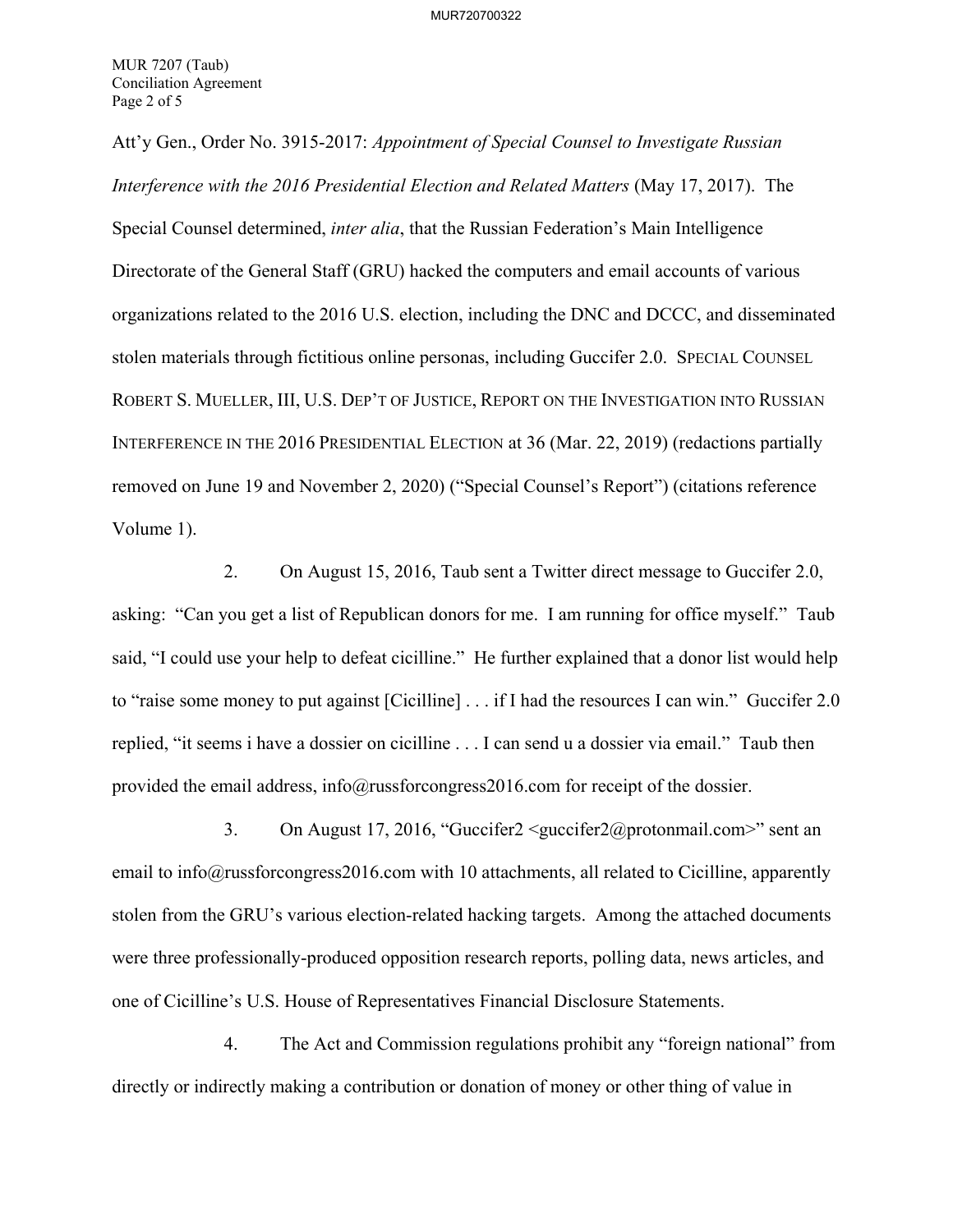MUR 7207 (Taub) Conciliation Agreement Page 3 of 5

connection with a federal, state, or local election. 52 U.S.C.  $\frac{830121(a)(1)(A)}{1}$ ; 11 C.F.R. § 110.20(b); *see also* 52 U.S.C. § 30121(b) (defining "foreign national" to include an individual who is not a citizen or national of the United States and who is not lawfully admitted for permanent residence, as well as a "foreign principal" as defined at 22 U.S.C. § 611(b), which, in turn, includes "a government of a foreign country"). Moreover, the Act and Commission regulations prohibit any person from knowingly soliciting, accepting, or receiving any such contribution or donation from a foreign national. 52 U.S.C. § 30121(a)(2); 11 C.F.R.  $§ 110.20(g).$ 

5. A "contribution" includes "any gift, subscription, loan, advance, or deposit of money or anything of value made by any person for the purpose of influencing any election for Federal office." 52 U.S.C. § 30101(8)(A). Under Commission regulations, "anything of value" includes all in-kind contributions, which include "the provision of any goods or services without charge or at a charge that is less than the usual and normal charge for such goods or services." 11 C.F.R. § 100.52(d).

V. Solely for the purpose of settling this matter only and without respect to any other proceeding, Respondent agrees not to contest the Commission's findings that he violated 52 U.S.C. § 30121(a) and 11 C.F.R. § 110.20(g) by knowingly soliciting, accepting, and receiving prohibited in-kind foreign national contributions.

VI. Respondent will take the following actions:

1. Respondent H. Russell Taub, through the submission of financial documentation to the Commission and additional representations, has indicated that financial hardship prevents him from paying any civil penalty to the Commission. Taub is currently obligated to pay substantial restitution in another matter and has limited or no assets. The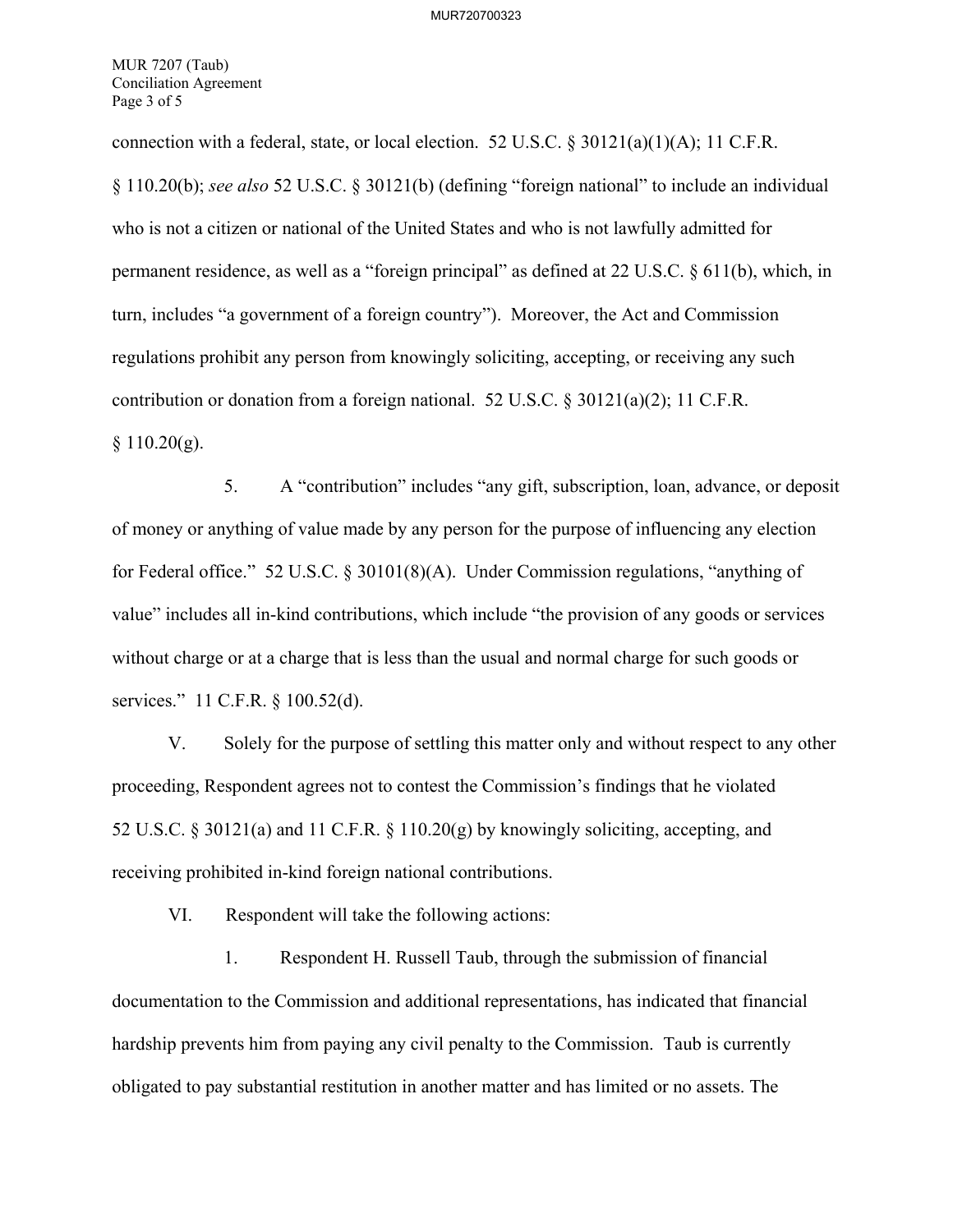MUR 7207 (Taub) Conciliation Agreement Page 4 of 5

Commission regards these submissions and representations as material representations. Due to Taub's financial condition, the Commission agrees to depart from the civil penalty that it would normally seek for the violations at issue, and the Commission agrees that no civil penalty shall be due. If evidence is uncovered indicating Respondent's financial condition is not as stated, a civil penalty of thirty-one thousand dollars (\$31,000) shall be immediately due, pursuant to 52 U.S.C. § 30109(a)(5)(A) and 11 C.F.R. § 111.24(a)(1).

2. Cease and desist from violating 52 U.S.C. § 30121(a) and 11 C.F.R.  $§ 110.20(g).$ 

VII. The Commission, on request of anyone filing a complaint under 52 U.S.C. § 30109(a)(1) concerning the matters at issue herein or on its own motion, may review compliance with this Agreement. If the Commission believes that this Agreement or any requirement thereof has been violated, it may institute a civil action for relief in the United States District Court for the District of Columbia.

VIII. This Agreement shall become effective as of the date that all parties hereto have executed same and the Commission has approved the entire Agreement.

IX. Respondent shall have no more than 30 days from the date this Agreement becomes effective to comply with and implement the requirements contained in this Agreement and to so notify the Commission.